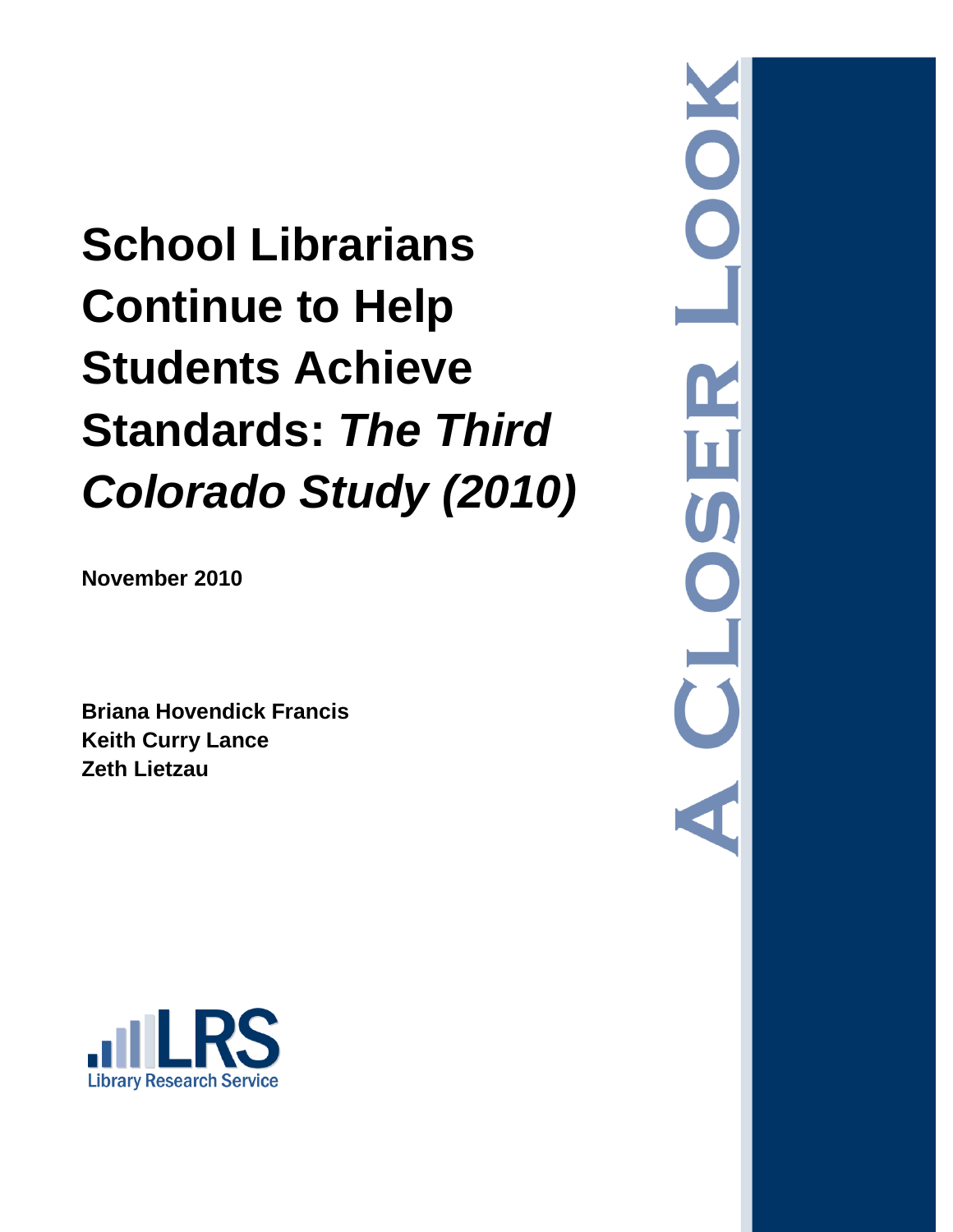# **School Librarians Continue to Help Students Achieve Standards:** *The Third Colorado Study (2010)*

November 2010

by

**Briana Hovendick Francis Keith Curry Lance Zeth Lietzau**



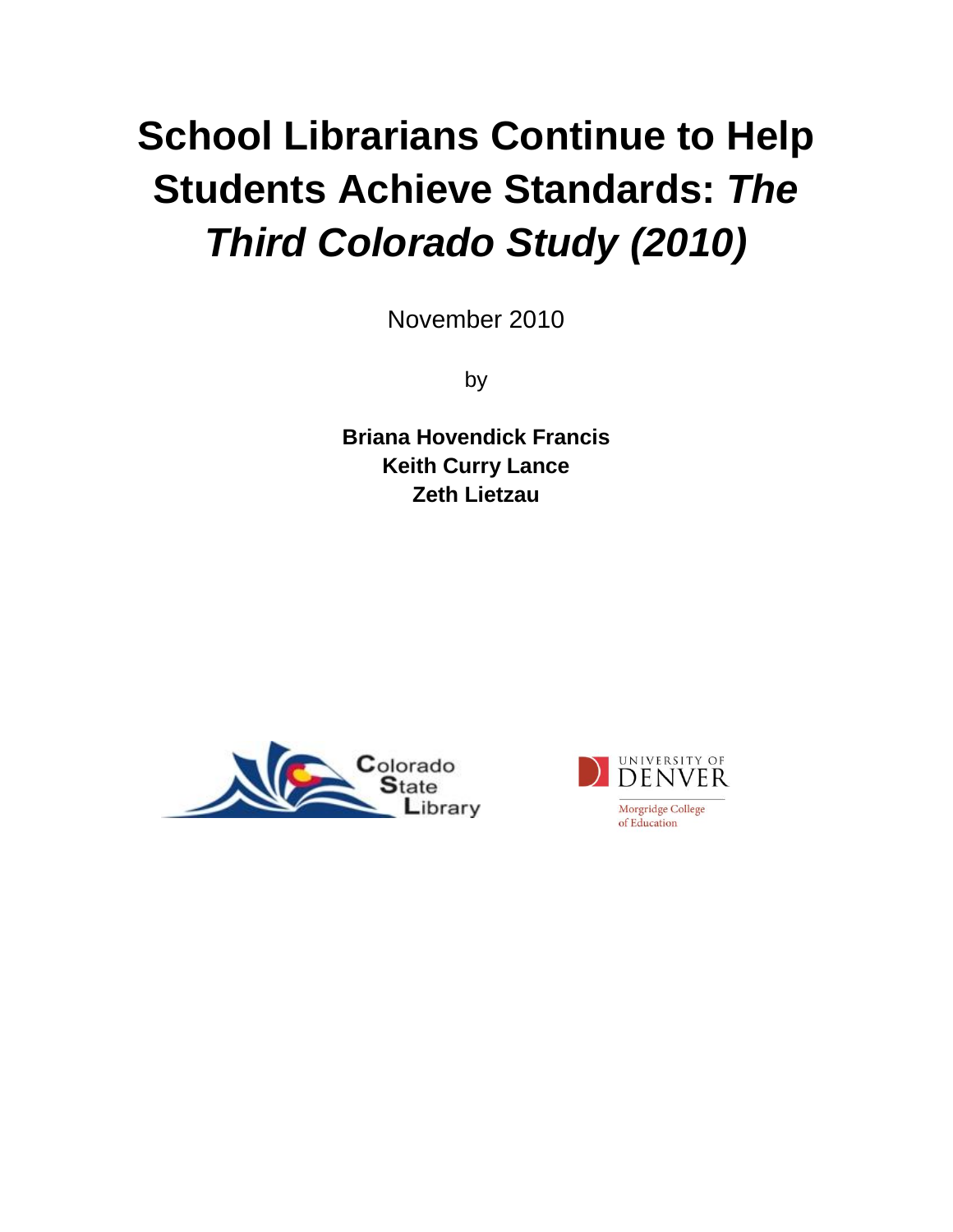For more information about this report, contact:



**Library Research Service 201 East Colfax Avenue, Suite 309 Denver, CO 80203-1799 303.866.6900 Web site: www.LRS.org**

The Library Research Service is a unit of the Colorado State Library, Colorado Department of Education, that is operated in partnership with the Library and Information Science Program, Morgridge College of Education, University of Denver.

This study was funded through the Library Services and Technology Act (LSTA) by the Colorado State Library, Colorado Department of Education.

For copies of this and other LRS publications, contact the Library Research Service at 303-866-6900 or one of the staff above via e-mail. This publication is also available in .pdf format a[t http://www.LRS.org.](http://www.lrs.org/)

#### **To cite this report (APA Style):**

Francis, B.H., Lance, K. C., Lietzau, Z. (2010). *School librarians continue to help students achieve standards: The third Colorado study (2010)*. (Closer Look Report). Denver, CO: Colorado State Library, Library Research Service.

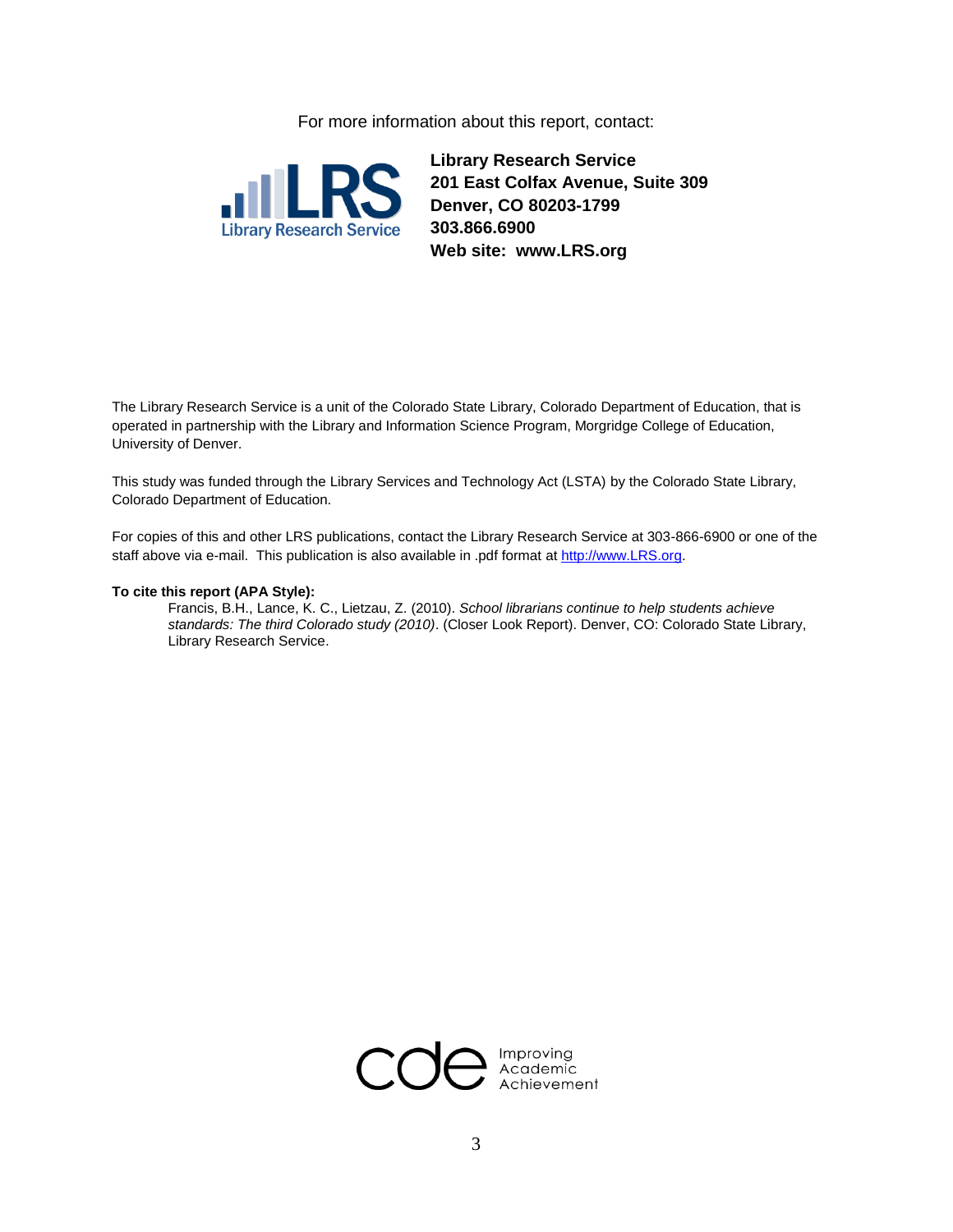# **Table of Contents**

| <b>Table of Contents</b>          |                         |
|-----------------------------------|-------------------------|
| <b>Acknowledgements</b>           | ii                      |
| <b>Executive Summary</b>          | iii                     |
| <b>Introduction</b>               | ٩                       |
| <b>School Library Staffing</b>    | 3                       |
| <b>School Library Budgets</b>     | $\overline{\mathbf{5}}$ |
| <b>School Library Visits</b>      | 7                       |
| <b>School Library Collections</b> | 9                       |
| <b>Conclusion</b>                 | 11                      |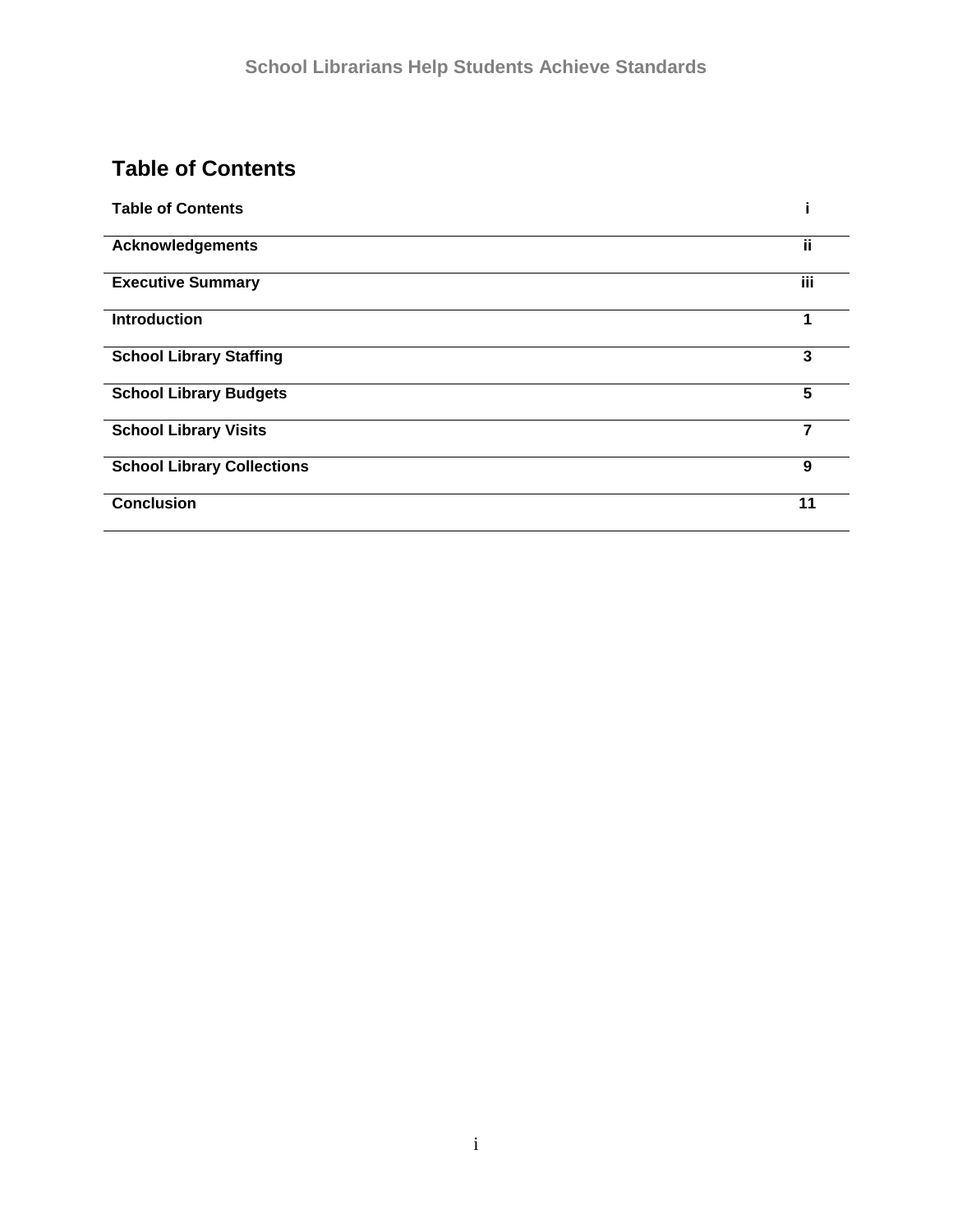# **Executive Summary**

Known links between stronger school library programs and better Colorado Student Assessment Program (CSAP) scores are confirmed by a recent examination of 2007-08 data on school libraries and 2008 data on students scoring proficient or advanced on CSAP reading. In addition, stronger library programs were also associated with reduced percentages of students receiving unsatisfactory CSAP scores, thereby helping to close the achievement gap.

## **Librarian Staffing**

Elementary schools with at least one full-time endorsed librarian\* averaged better CSAP performance than those with less than one full-time endorsed librarian.

More students earned proficient or advanced reading scores and fewer students earned unsatisfactory scores where there was a full-time endorsed librarian. Elementary schools with librarians averaged 68 to 72 percent of students scoring proficient or advanced and 9 to 11 percent scoring unsatisfactory. Schools without librarians averaged 64 to 68 percent scoring proficient or advanced and 12 to 13 percent unsatisfactory (see Chart 1).



**Chart 1 CSAP Reading Performance by Librarian Staffing: Grades 3–5, 2008**

\* For purposes of this study, the term "librarian" refers to an individual endorsed by the State of Colorado as a School Librarian, a Teacher Librarian, or a Media Specialist.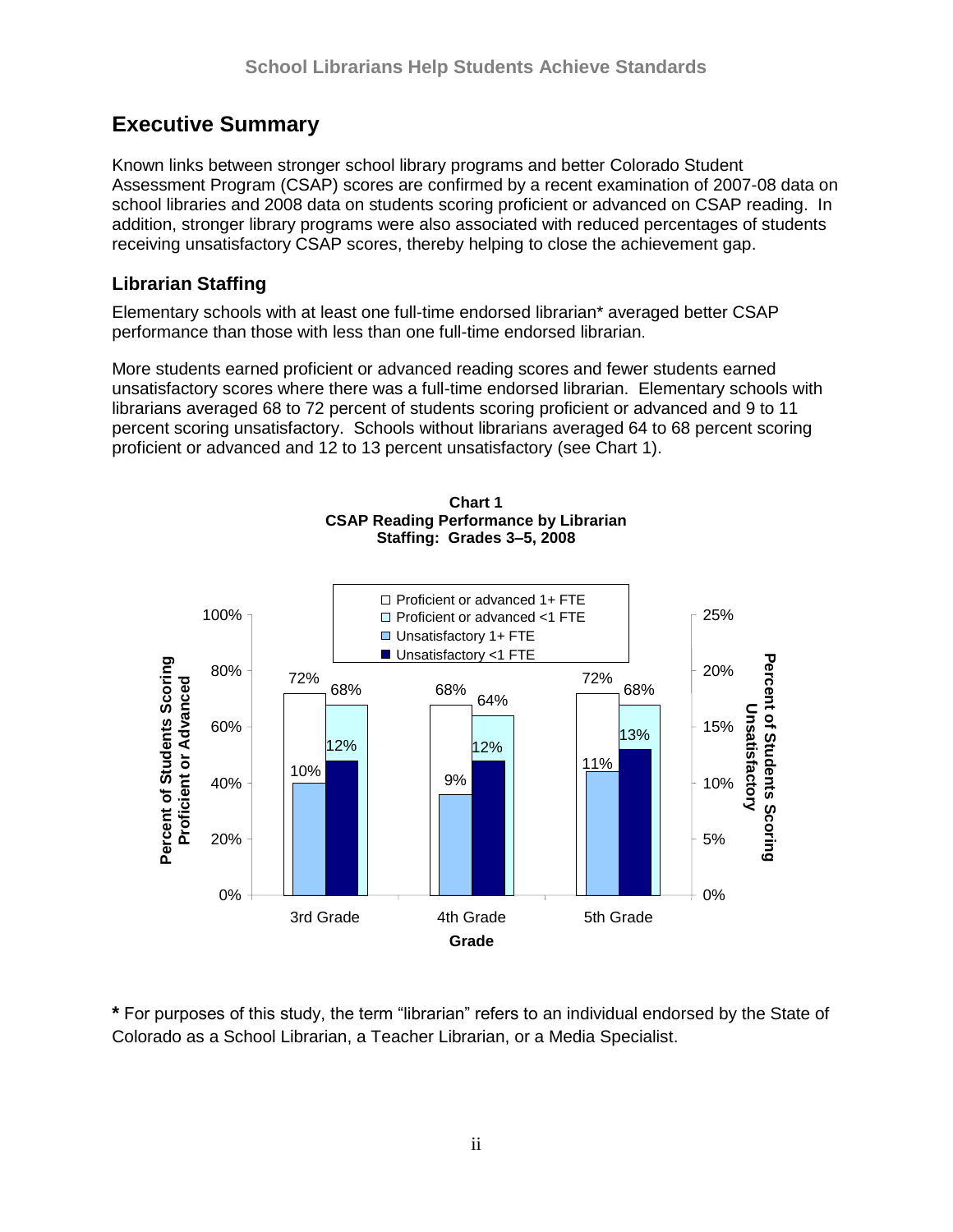## **Library Expenditures**

During the 2007-08 school year, median total expenditures for an elementary school library were \$4,200, or \$10.53 per student. Elementary schools that spent more on their libraries averaged better CSAP reading performance than those spending less.

More students earned proficient or advanced reading scores and fewer students earned unsatisfactory scores where school libraries were better funded. Elementary schools with better-funded libraries averaged 68 to 72 percent of students scoring proficient or advanced and 9 to 10 percent scoring unsatisfactory. Schools with more poorly-funded libraries averaged 62 to 67 percent scoring proficient or advanced and 12 to 14 percent unsatisfactory (see Chart 2).



**Chart 2 CSAP Reading Performance by School Library Expenditures: Grades 3–5, 2008**

## **Library Visits**

During the 2007-08 school year, the median weekly number of visits to an elementary school library was 151, or 0.42 per student. Elementary schools with libraries visited by students this often or more averaged better CSAP reading performance than those visited less often.

More students earned proficient or advanced reading scores and fewer students earned unsatisfactory scores where they visited their school libraries more often. Elementary schools with more frequently visited libraries averaged 67 to 72 percent of students scoring proficient or advanced and 10 percent scoring unsatisfactory. Schools with less frequently visited libraries averaged 62 to 67 percent scoring proficient or advanced and 12 to 14 percent unsatisfactory (see Chart 3).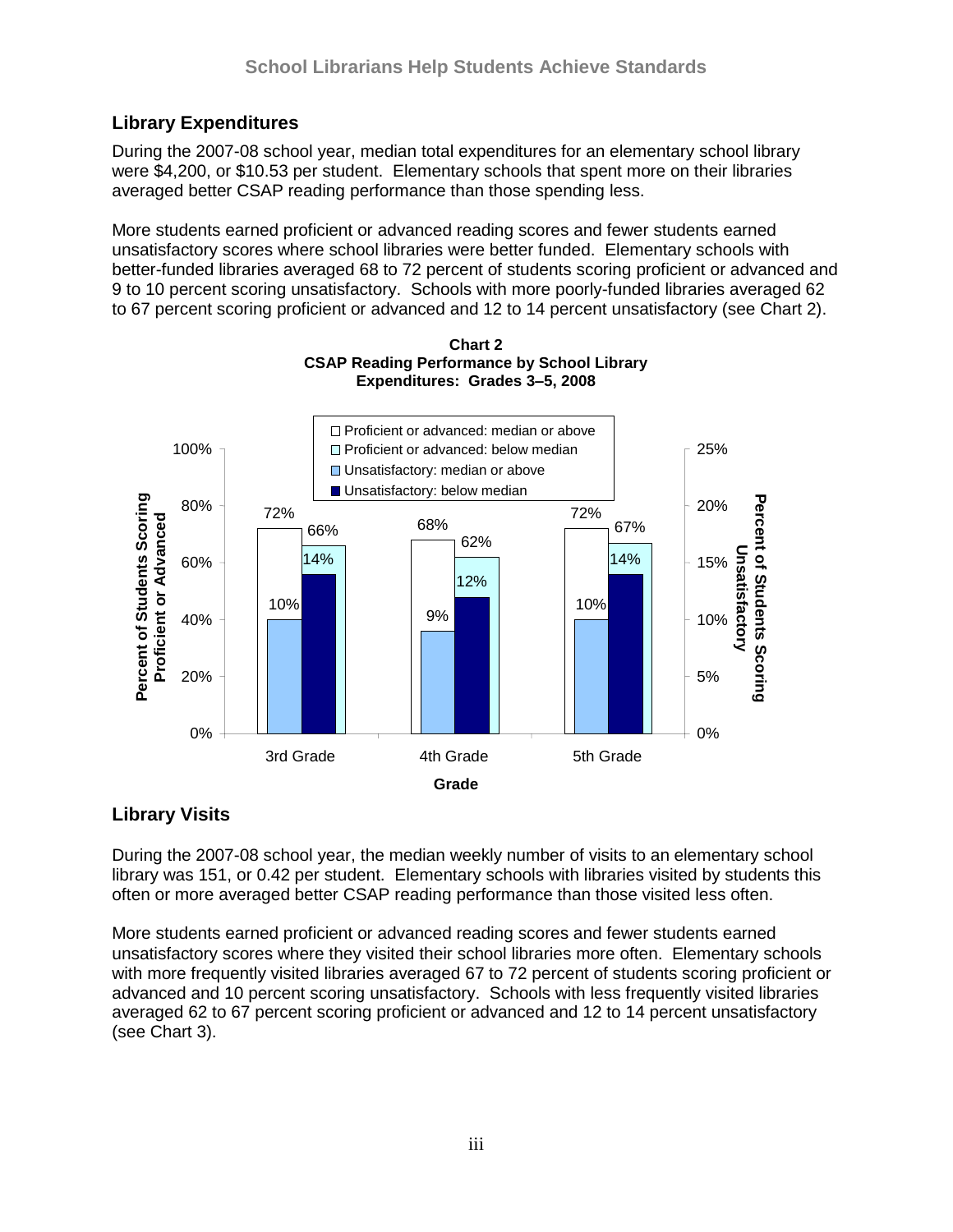

**Chart 3 CSAP Reading Performance by Individual Library Visits per Student: Grades 3–5, 2008**

*When school librarians collaboratively plan and co-teach with classroom teachers, teachers have said about this experience, "students were excited and engaged," "all students were successful," and "for my struggling students, this allowed them to do a large project along with the rest of the class and still work at their own level."*

Nancy White, 21st Century Learning & Innovation Specialist, Academy School District 20

## **Periodical and Video Collections**

During the 2007-08 school year, the median elementary school library held 9 current periodical subscriptions and 150 videos (i.e., VHS and DVD). Elementary schools with this many items in each format or more averaged better CSAP reading performance than those with smaller collections in those formats.

More students earned proficient or advanced reading scores and fewer students earned unsatisfactory scores where their school libraries held larger periodical and video collections. Elementary schools with larger library collections in these formats averaged 67 to 73 percent of students scoring proficient or advanced and 9 to 11 percent scoring unsatisfactory. Schools with smaller library collections averaged 61 to 67 percent scoring proficient or advanced and 12 to 14 percent unsatisfactory (see Chart 4).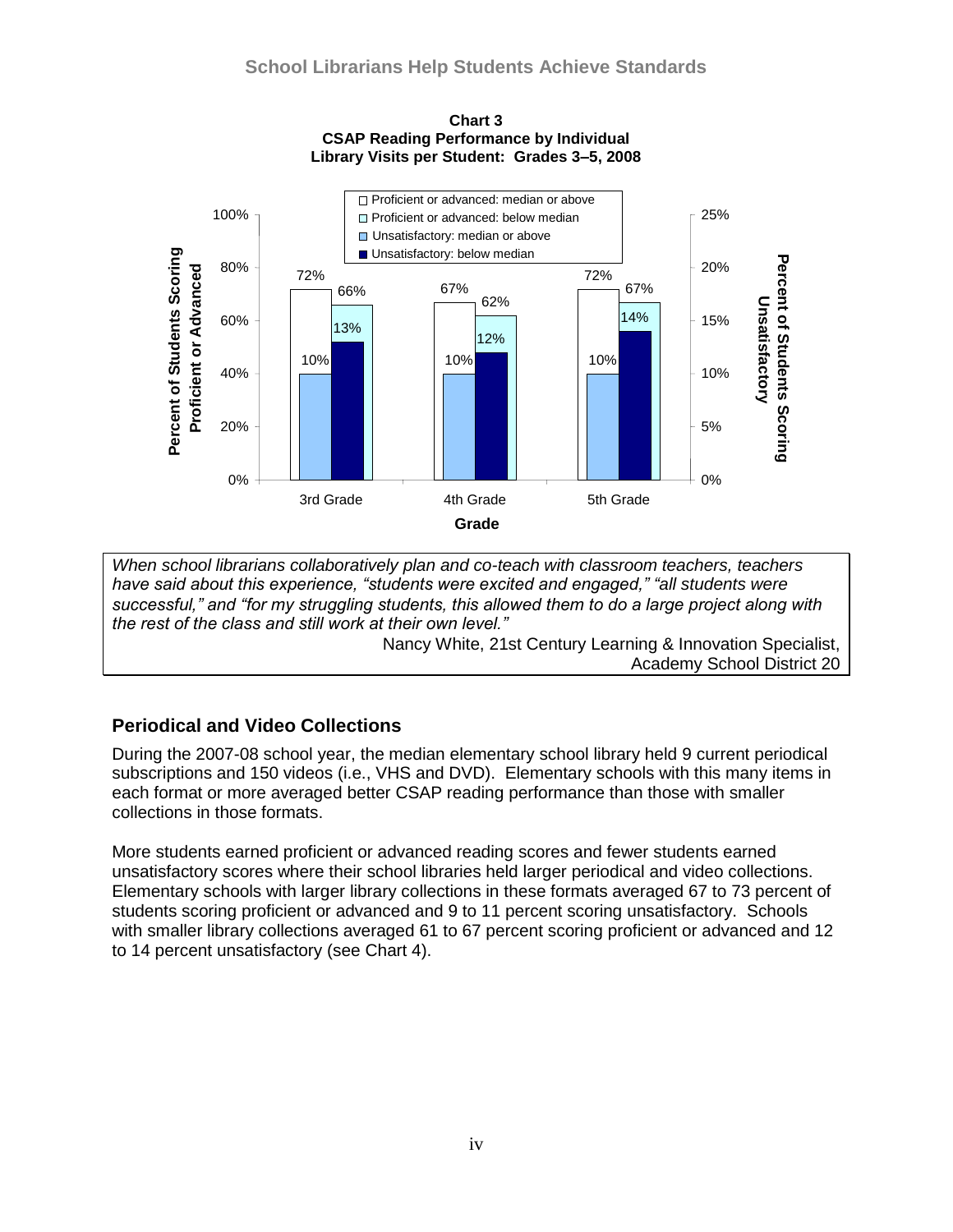



*Our district knows the importance of licensed teacher librarians and the critical role they play in developing students and teachers for the 21st Century. … In collaboration with classroom teachers, the teacher librarians plan and co-teach to ensure that both content and educational technology/information literacy standards are mastered.* 

Mary Beth Bazzanella, Library Services Coordinator Jefferson County Public Schools

## **Elementary School Libraries and the Achievement Gap**

Proportional differences in the impact of school librarians on the lowest achievers indicates that school librarians at the elementary school level can play an important part in closing the achievement gap. While the raw difference in CSAP performance between schools with stronger and weaker library programs was larger for the highest achievers, the proportional difference was larger for the lowest achievers. For example, 6 percent more fourth-graders earned proficient or advanced reading scores when a librarian was present in the school. Conversely, 3 percent more fourth-graders earned unsatisfactory scores in the absence of a librarian. Proportionally, however, the proficient-or-advanced difference was 9.5 percent, while the unsatisfactory difference was 33.3 percent. A similar pattern exists with variables describing library funding, library use, and library collection size.

What does it mean that better school libraries are associated with a substantial difference in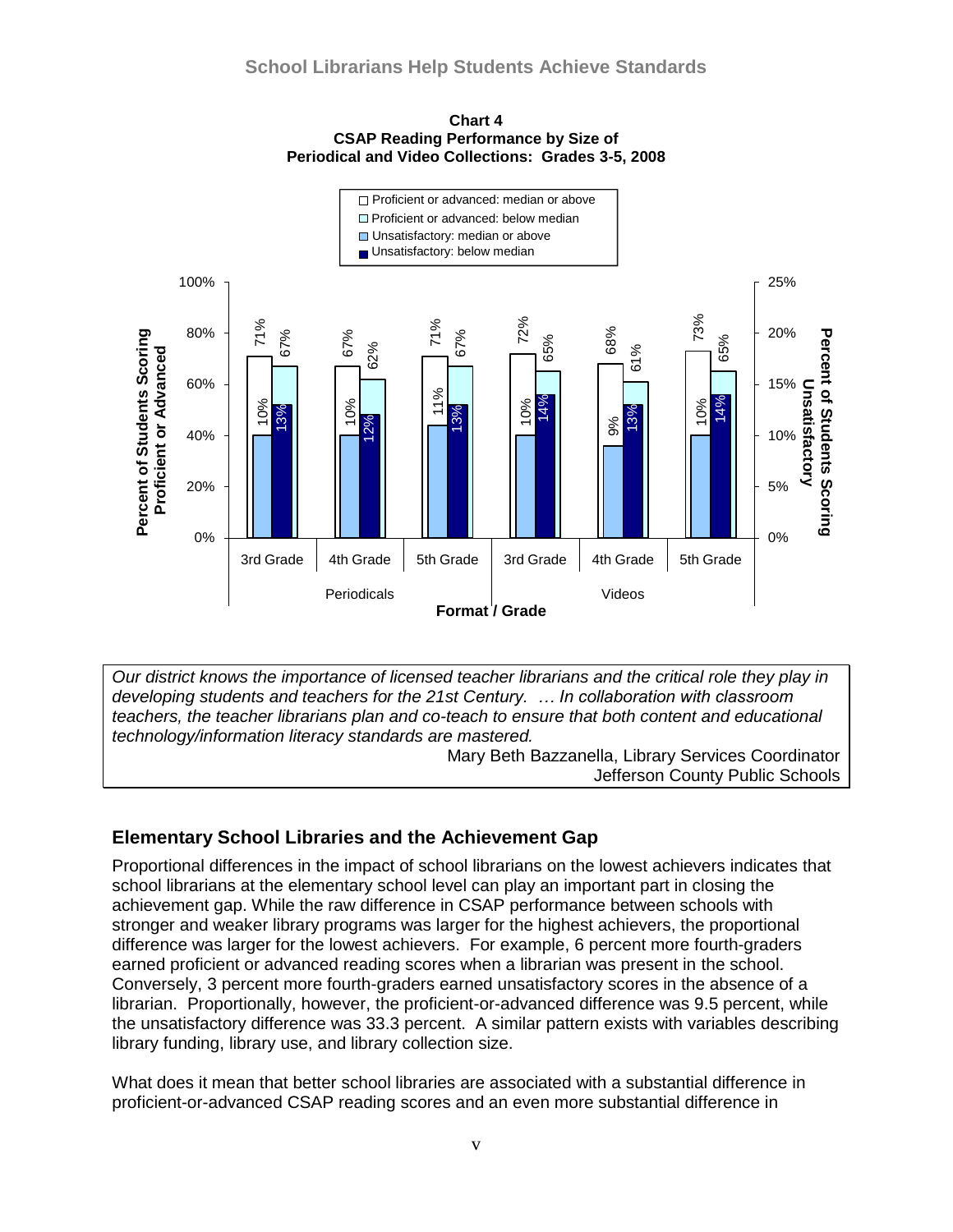unsatisfactory scores? Based on the findings of similar studies in addition to this one, the evidence suggests that school libraries can be a very effective tool in closing the achievement gap. The proportional difference in unsatisfactory scores for elementary schools with stronger and weaker library programs is more than three times the difference in proficient or advanced scores. This suggests that effective school libraries can be of even greater help to students who are struggling most than to those already performing at grade level or better. Indications are that all students can benefit from effective libraries, but that students who suffer most because of the achievement gap can also benefit most from the resources and services offered by libraries and librarians.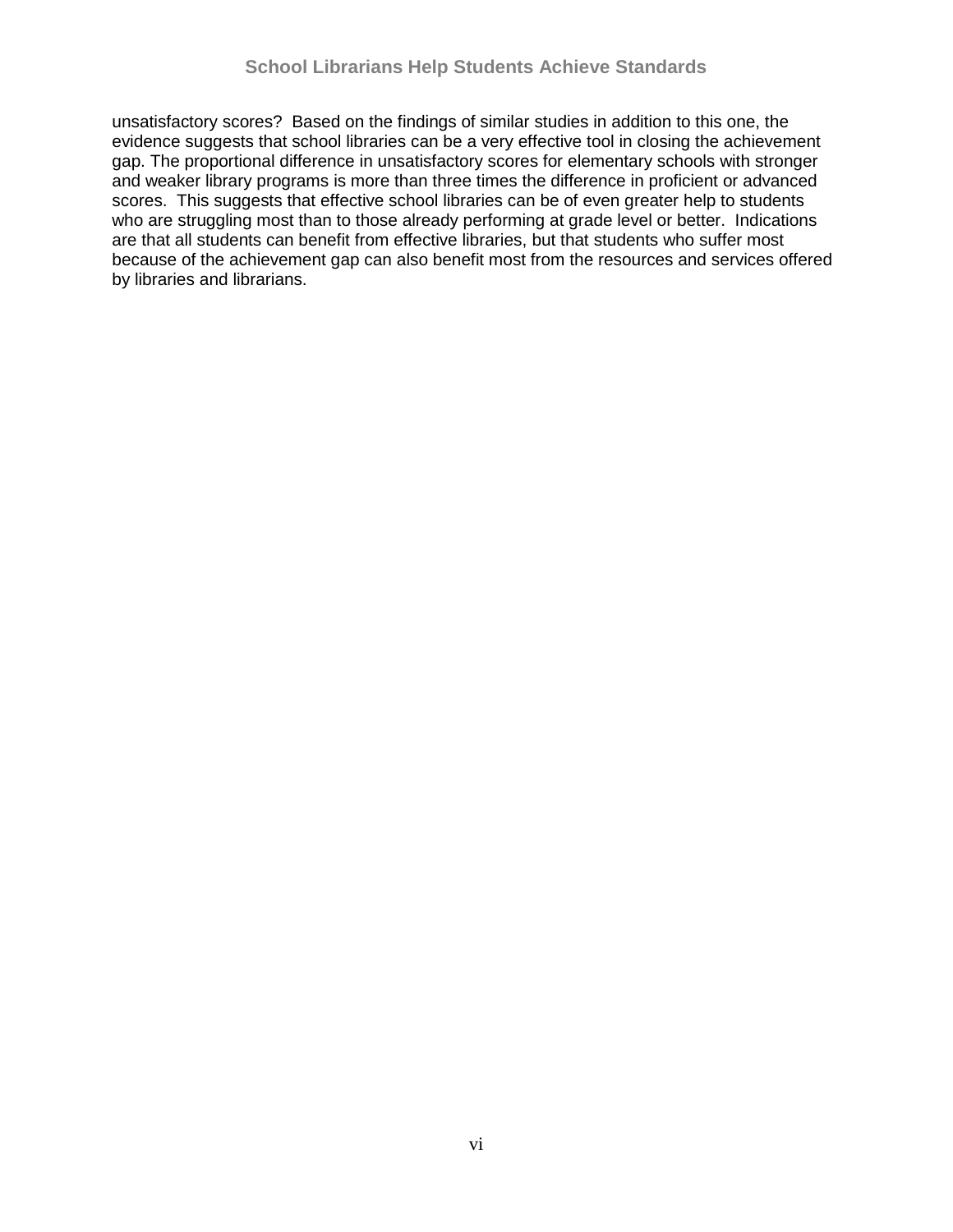## **Introduction**

In 1993, publication of *The Impact of School Library Media Centers on Academic Achievement*  put Colorado on the map in school librarianship by providing the strongest statistical evidence to date of the impact of school libraries and librarians on student success on achievement tests. In 2000, publication of *How School Librarians Help Kids Achieve Standards: the Second Colorado Study* expanded upon those earlier landmark findings and confirmed their ongoing relevance in the standards-based testing environment. This third Colorado study of the impact of school libraries and librarians on student test performance provides fresh evidence of the value of highly qualified librarians, especially at the elementary level where such positions are becoming increasingly vulnerable and, indeed, scarce. This new study also includes a first: it documents not only the impact of libraries and librarians on how high or low students' test scores are, it also examines the impact of libraries and librarians on low-performing as well as high-performing students on the CSAP tests—findings that will be particularly relevant to those concerned about closing the achievement gap between "have" and "have not" students.

## **Define Librarian**

For purposes of this study, the term "librarian" is used to describe an individual who is employed by a Colorado school as a librarian and who is endorsed by the Colorado Department of Education (CDE) as a "Teacher Librarian," a "School Librarian," or a "Media Specialist." These endorsements require additional coursework and specialized knowledge and may include having an MLIS. For an explanation of the difference between a teacher librarian and a school librarian, consult the endorsement rules for school library educators available at: [http://www.cde.state.co.us/cdelib/download/pdf/EndorsementRules.pdf.](http://www.cde.state.co.us/cdelib/download/pdf/EndorsementRules.pdf)

### **Data Sources**

This study relied on three major sources of data: 1) the Library Research Service's 2007-08 annual survey of school libraries; 2) the CDE's 2008 school library staffing survey cross-tabbed with librarian endorsement status; and 3) the 2008 Colorado Student Assessment Program (CSAP) scores by school and grade level, also from CDE. From the latter, we acquired percentages of students in each school who scored proficient or advanced and unsatisfactory. These percentages were compared for schools with more and less of selected indicators of library resources and use.

## **Statistical Analysis Method**

Comparison-of-means analysis was utilized to measure differences in test performance between schools with more and less of certain school library resources—staffing, collections, and expenditures—as well as library visits. Based on those variables, participating schools were divided into two groups. (Example: Schools with one or more full-time librarians and those with less than one full-time librarian.) Then, the percentage of students with advanced scores was averaged for each group, and the difference was subjected to a statistical test (the *t* test) to determine if that difference is statistically significant (i.e., non-random).

## **Explain Absolute vs. Proportional Percent Difference**

In the comparison-of-means tables, two differences are reported: the absolute difference (simply labeled "difference") and the proportional difference (labeled "percent difference"). To understand the distinction, consider a case where the two percentages of students earning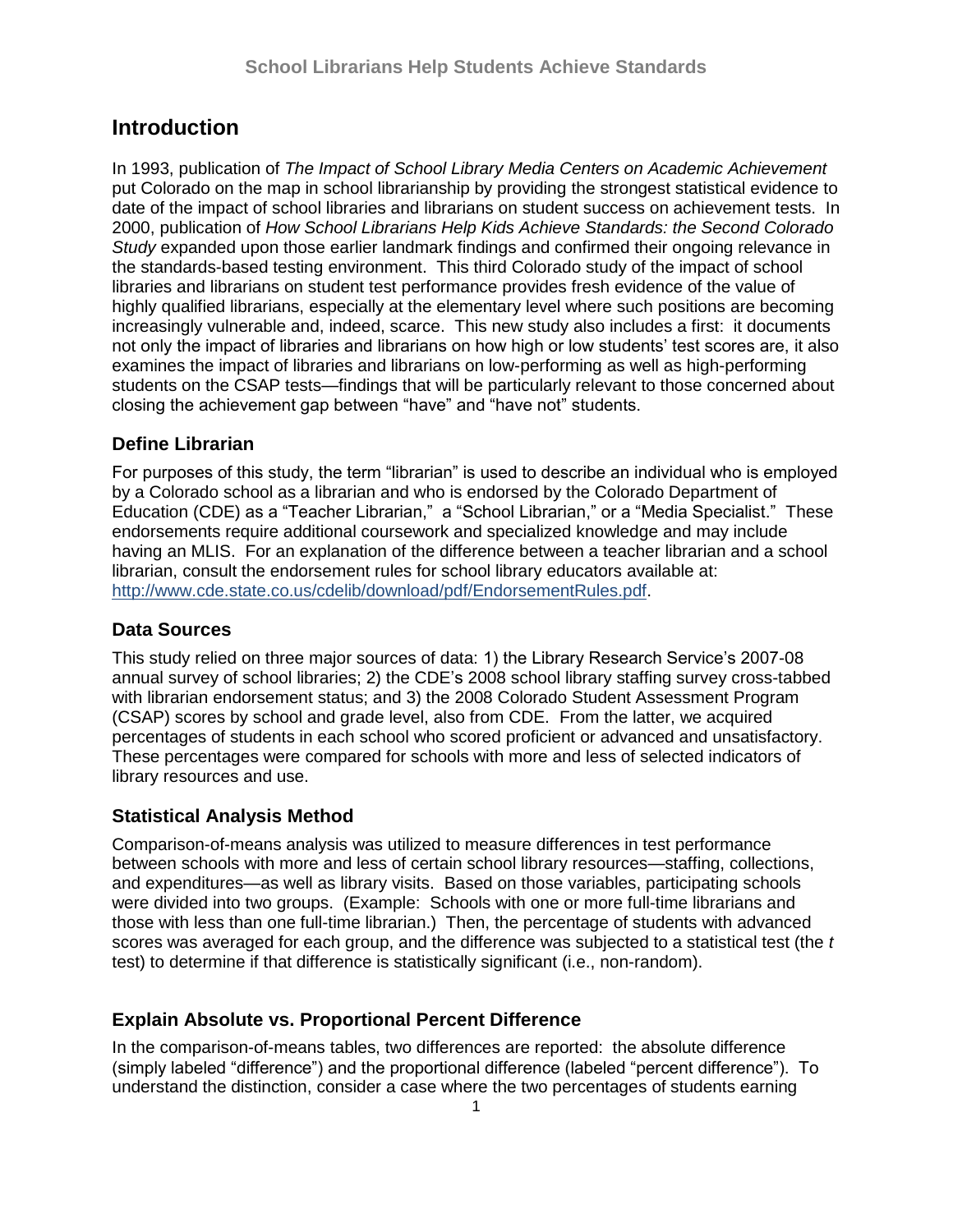proficient or advanced CSAP scores are 20% and 30%. The absolute difference between the two is 10%; but, the proportional difference is 50% (30 minus 20 equals 10, and 10 is half of 20). Talking about both such differences is important, though potentially confusing or counterintuitive when the original figures are percentages themselves. The reader is advised to be aware of this distinction throughout the report. (Note that the proportional difference is calculated based on the displayed number of decimal places in the two means and the difference.)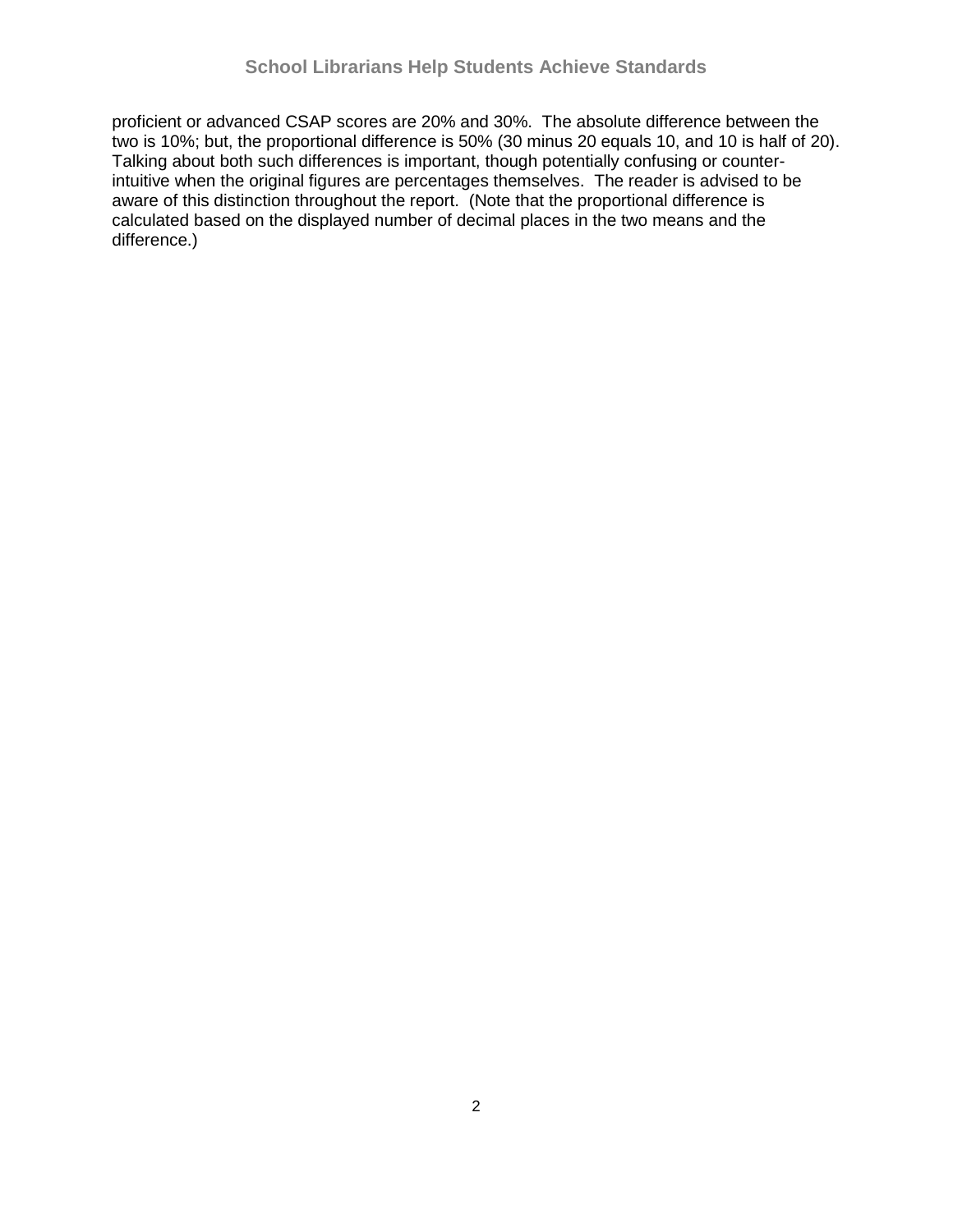# **School Library Staffing**

Differences in CSAP reading scores are associated with two measures of school library staffing: librarians and total library staff in full-time equivalents (FTE).

## **Students Scoring Proficient or Advanced**

For elementary schools that have at least one full-time endorsed librarian, the percentage of third, fourth, and fifth grade students scoring proficient or advanced in reading is consistently higher than for schools with lower staffing levels – a 4 to 5 percent absolute difference and a 6 to 8 percent proportional difference (see Table 1).

#### **Table 1: Percent of Students Scoring Proficient or Advanced in Reading on the Colorado Student Assessment Program (CSAP) by Library Staffing Level, Grades 3-5, 2008**

|                       |                  | Percent of Students Scoring Proficient / Advanced on CSAP |                        |                   |                |  |  |  |  |
|-----------------------|------------------|-----------------------------------------------------------|------------------------|-------------------|----------------|--|--|--|--|
| Grade and             |                  | Reading                                                   |                        |                   |                |  |  |  |  |
| Library               |                  | <b>Criterion or</b>                                       | <b>Below criterion</b> |                   | <b>Percent</b> |  |  |  |  |
| <b>Variables</b>      | <b>Criterion</b> | above (N)                                                 | (N)                    | <b>Difference</b> | difference     |  |  |  |  |
| $3rd$ Grade           |                  |                                                           |                        |                   |                |  |  |  |  |
| Librarians (FTE)      |                  | 72% (230)                                                 | 68% (624)              | $4\%**$           | 6%             |  |  |  |  |
| <b>Total FTE</b>      | 1.5              | 73% (122)                                                 | 69% (732)              | 4%**              | 6%             |  |  |  |  |
| 4 <sup>th</sup> Grade |                  |                                                           |                        |                   |                |  |  |  |  |
| Librarians (FTE)      |                  | 68% (229)                                                 | 64% (628)              | $4\%**$           | 6%             |  |  |  |  |
| <b>Total FTE</b>      | 1.5              | 69% (123)                                                 | 64% (734)              | $5\%**$           | 8%             |  |  |  |  |
| $5th$ Grade           |                  |                                                           |                        |                   |                |  |  |  |  |
| Librarians (FTE)      | 1                | 72% (232)                                                 | 68% (620)              | $4\%**$           | 6%             |  |  |  |  |
| <b>Total FTE</b>      | 1.5              | 73% (120)                                                 | 68% (732)              | $5\%**$           | 7%             |  |  |  |  |

\*\**p* < .01

*When a school includes an endorsed librarian in its staffing, the librarian's role is a strong part of the teaching and learning in that school. Students benefit from the collaborative teaching of information problem-solving, inquiry, and critical thinking skills that the librarian and classroom teachers provide. These skills ensure that students are effective users of ideas and information, helping to close the achievement gap and to prepare the students for life-long learning.* Nance Nassar, School Library Senior Consultant, Colorado State Library

## **Students Scoring Unsatisfactory**

Schools with more librarian staffing also tend to have a lower percentage of students scoring unsatisfactory in reading – a 2 to 3 percent absolute difference and a 15 to 25 percent proportional difference. A similar but even stronger pattern in scores can be seen in schools having at least one and a half FTEs (ideally, at least one librarian and support staff) – a 2 to 3 percent absolute difference and a 17 to 27 percent proportional difference (see Table 2).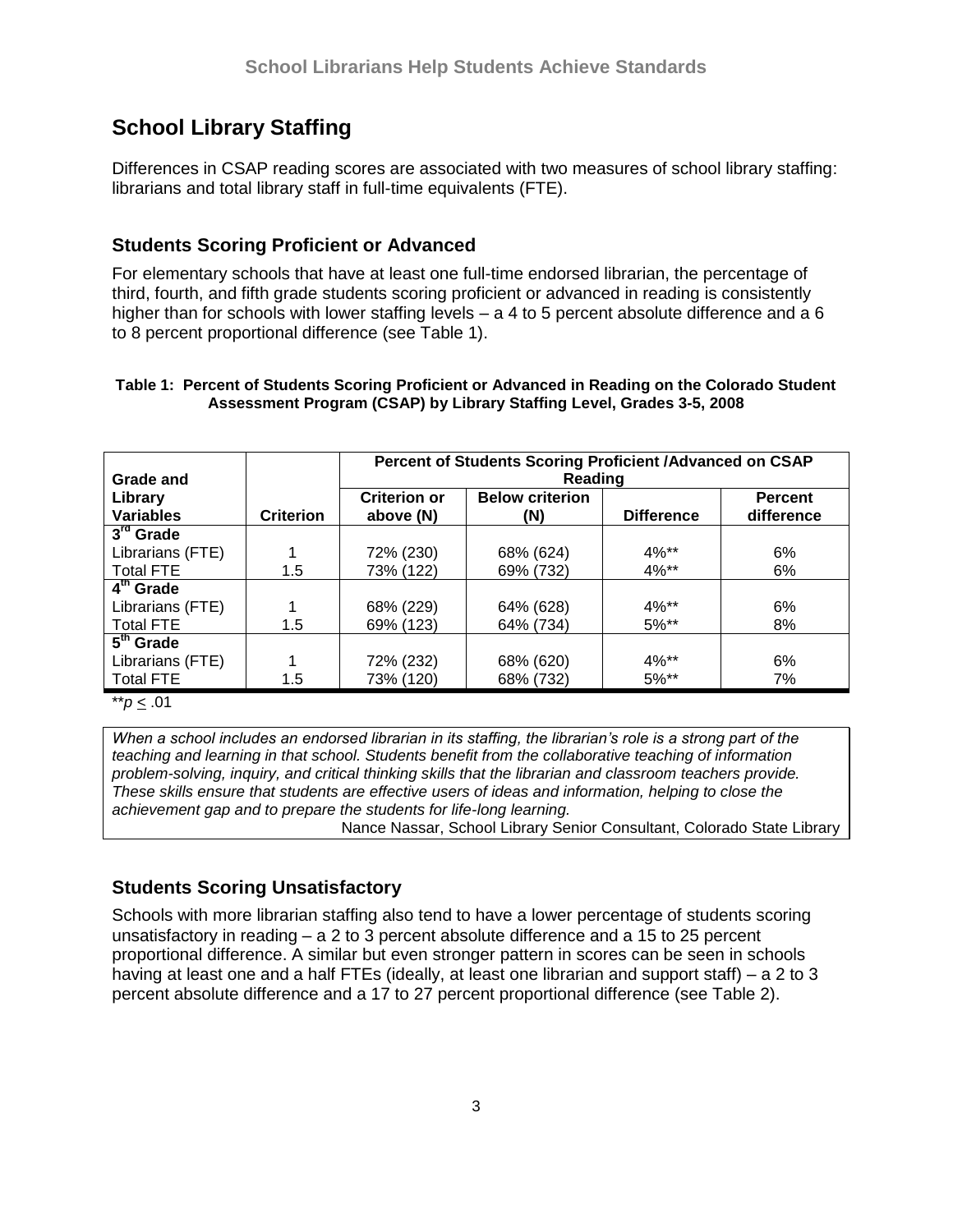|                                      |                  | Percent of Students Scoring Unsatisfactory on CSAP Reading |                        |                   |                |  |  |
|--------------------------------------|------------------|------------------------------------------------------------|------------------------|-------------------|----------------|--|--|
| <b>Grade and Library</b>             |                  | <b>Criterion or</b>                                        | <b>Below criterion</b> |                   | <b>Percent</b> |  |  |
| <b>Variables</b>                     | <b>Criterion</b> | above (N)                                                  | (N)                    | <b>Difference</b> | difference     |  |  |
| $3^{\overline{r}\overline{d}}$ Grade |                  |                                                            |                        |                   |                |  |  |
| Librarians (FTE)                     |                  | 10% (230)                                                  | 12% (625)              | $-2%$             | $-17%$         |  |  |
| <b>Total FTE</b>                     | 1.5              | 10% (122)                                                  | 12% (733)              | $-2%$             | $-17%$         |  |  |
| $\overline{4^{th}}$ Grade            |                  |                                                            |                        |                   |                |  |  |
| Librarians (FTE)                     |                  | 9% (229)                                                   | 12% (629)              | $-3%$             | $-25%$         |  |  |
| <b>Total FTE</b>                     | 1.5              | 8% (123)                                                   | 11% (735)              | $-3%$             | $-27%$         |  |  |
| $\overline{5}^{\text{th}}$ Grade     |                  |                                                            |                        |                   |                |  |  |
| Librarians (FTE)                     |                  | 11% (232)                                                  | 13% (621)              | $-2%$             | $-15%$         |  |  |
| <b>Total FTE</b>                     | 1.5              | 10% (120)                                                  | 13% (733)              | $-3%$             | $-23%$         |  |  |

#### **Table 2: Percent of Students Scoring Unsatisfactory in Reading on the Colorado Student Assessment Program (CSAP) by Library Staffing Level, Grades 3-5, 2008**

## **Relative Impact and Relationship to the Achievement Gap**

Elementary schools with better-staffed libraries have a significantly higher percentage of students scoring proficient or advanced in reading and a significantly lower percentage of students scoring unsatisfactory. Based on the proportional differences reported above, the evidence indicates that library staff can have a positive impact on all students. In addition, the fact that proportional differences associated with unsatisfactory scores are so dramatic suggests that a well-staffed library can be especially important for the neediest students. These results indicate that school library staffing can play an important role in narrowing the achievement gap.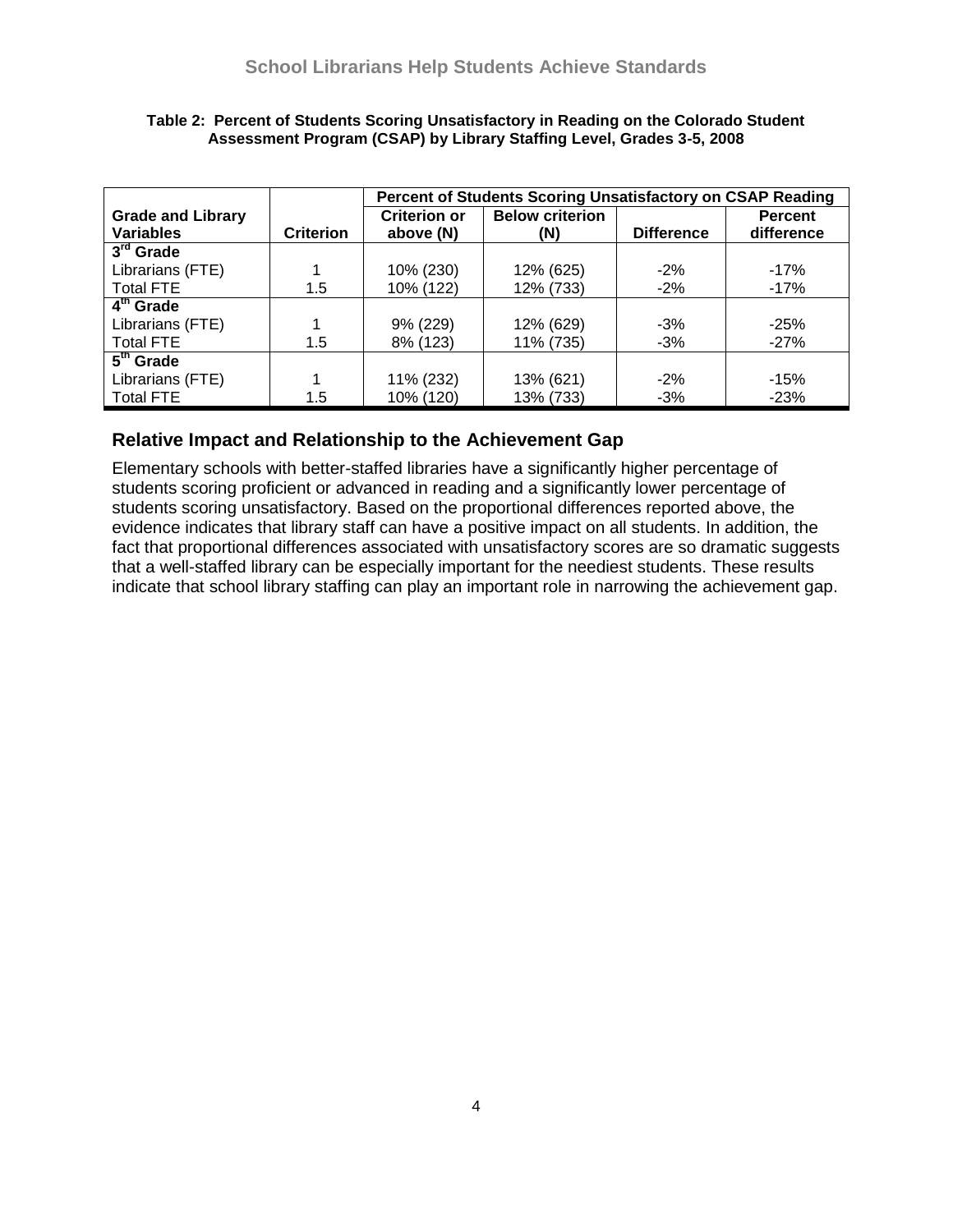# **School Library Budgets**

Differences in CSAP reading scores are associated with school library funding, both in terms of total library budgets and at the per student level.

## **Students Scoring Proficient or Advanced**

Elementary schools with larger expenditures (and therefore more funding per student) tend to have a higher percentage of students scoring proficient or advanced in reading. Total library expenditures include funds for library materials as well as funds for other programs and services. For schools with total expenditures of \$4,200 or more, the percentage of third, fourth, and fifth grade students scoring proficient or advanced is consistently higher than for schools with a total expenditures lower than \$4,200 – a 6 to 7 percent absolute difference and a 9 to 11 percent proportional difference. The same pattern in scores is evident for schools in which perstudent spending is at least \$10.53 (see Table 3).

#### **Table 3: Percent of Students Scoring Proficient or Advanced in Reading on the Colorado Student Assessment Program (CSAP) by Library Expenditures, Grades 3-5, 2008**

|                                              |         | Percent of Students Scoring Proficient/Advanced on<br><b>CSAP Reading</b> |                            |                   |                              |  |
|----------------------------------------------|---------|---------------------------------------------------------------------------|----------------------------|-------------------|------------------------------|--|
| <b>Grade and Library</b><br><b>Variables</b> | Median  | Median or<br>above (N)                                                    | <b>Below</b><br>median (N) | <b>Difference</b> | <b>Percent</b><br>difference |  |
| $3^{ra}$ Grade                               |         |                                                                           |                            |                   |                              |  |
| Total library expenditures                   | \$4,200 | 72% (185)                                                                 | 66% (183)                  | $6\%**$           | 9%                           |  |
| Expenditures per student                     | \$10.53 | 72% (182)                                                                 | 66% (186)                  | $6\%**$           | 9%                           |  |
| $\overline{4^{th}}$ Grade                    |         |                                                                           |                            |                   |                              |  |
| Total library expenditures                   | \$4,200 | 68% (184)                                                                 | 62% (184)                  | $6\%**$           | 10%                          |  |
| Expenditures per student                     | \$10.53 | 68% (181)                                                                 | 62% (187)                  | $6\%$ **          | 10%                          |  |
| $\overline{5}^{\text{th}}$ Grade             |         |                                                                           |                            |                   |                              |  |
| Total library expenditures                   | \$4,200 | 73% (183)                                                                 | 66% (181)                  | $7\%**$           | 11%                          |  |
| Expenditures per student                     | \$10.53 | 72% (181)                                                                 | 67% (183)                  | $5\%**$           | 7%                           |  |

\*\**p* < .01

## **Students Scoring Unsatisfactory**

Schools with larger expenditures also tend to have a lower percentage of students scoring unsatisfactory in reading. Those schools with total library expenditures less than \$4,200 have a higher percentage of students in the same grades scoring unsatisfactory than those with expenditures of \$4,200 or more – a 3 to 4 percent absolute difference and a 30 to 40 percent proportional difference. A similar pattern in scores can be seen in schools that spend \$10.53 or more per student – a 3 or 4 percent absolute difference and a 33 to 40 percent proportional difference (see Table 4).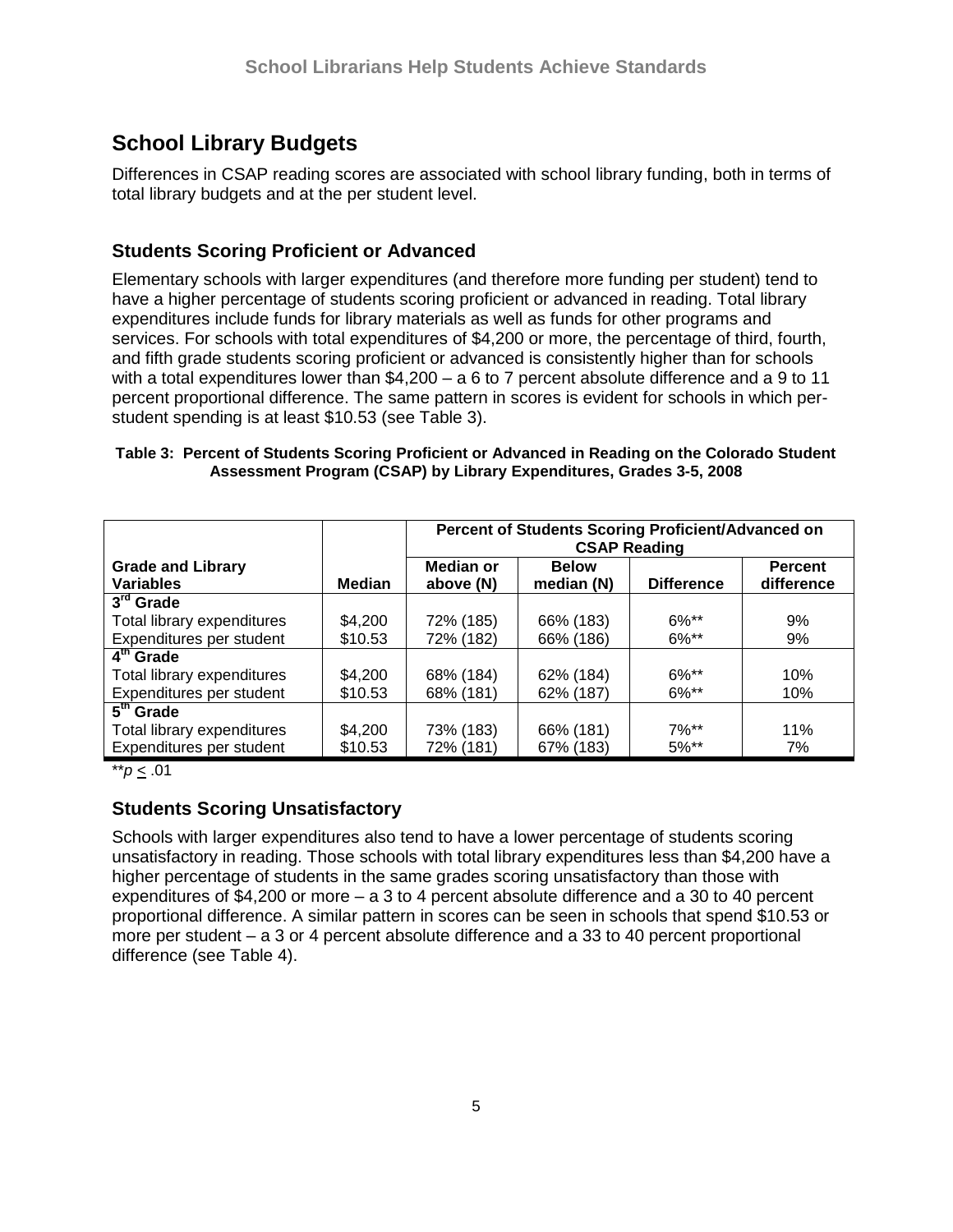|                                              |         | Percent of Students Scoring Unsatisfactory on CSAP<br>Reading |                            |                   |                              |  |
|----------------------------------------------|---------|---------------------------------------------------------------|----------------------------|-------------------|------------------------------|--|
| <b>Grade and Library</b><br><b>Variables</b> | Median  | Median or<br>above (N)                                        | <b>Below</b><br>median (N) | <b>Difference</b> | <b>Percent</b><br>difference |  |
| $3rd$ Grade                                  |         |                                                               |                            |                   |                              |  |
| Total library expenditures                   | \$4,200 | 10% (186)                                                     | 13% (183)                  | $3\%**$           | 30%                          |  |
| Expenditures per student                     | \$10.53 | 10% (183)                                                     | 14% (186)                  | $4\%**$           | 40%                          |  |
| 4 <sup>th</sup> Grade                        |         |                                                               |                            |                   |                              |  |
| Total library expenditures                   | \$4,200 | 9% (185)                                                      | 12% (184)                  | $3\%**$           | 33%                          |  |
| Expenditures per student                     | \$10.53 | $9\%$ (182)                                                   | 12% (187)                  | $3\%**$           | 33%                          |  |
| $\overline{5}^{\text{th}}$ Grade             |         |                                                               |                            |                   |                              |  |
| Total library expenditures                   | \$4,200 | 10% (184)                                                     | 14% (181)                  | $4\%**$           | 40%                          |  |
| Expenditures per student                     | \$10.53 | 10% (182)                                                     | 14% (183)                  | $4\%**$           | 40%                          |  |

#### **Table 4: Percent of Students Scoring Unsatisfactory in Reading on the Colorado Student Assessment Program (CSAP) by Library Expenditures, Grades 3-5, 2008**

\*\**p* < .01

## **Relative Impact and Relationship to the Achievement Gap**

Elementary schools with larger total library expenditures have a significantly higher percentage of students scoring proficient or advanced in reading and a significantly lower percentage of students scoring unsatisfactory. The proportional differences reported above for library expenditures indicate that expenditures have a positive impact on reading achievement for all students. Additionally, the dramatic proportional differences associated with unsatisfactory scores indicate that well-funded libraries are especially important for the neediest students.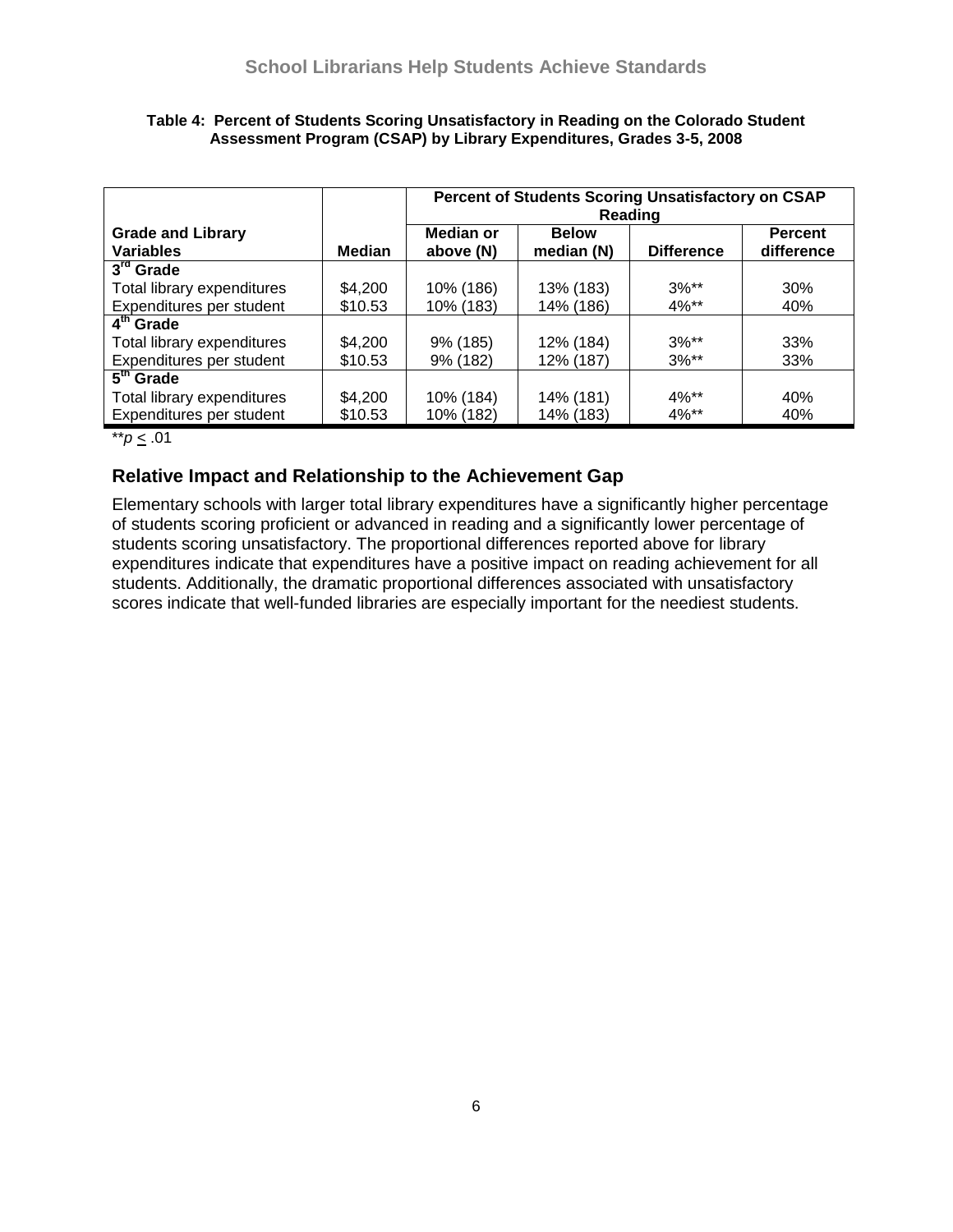# **School Library Visits**

Differences in CSAP reading scores are associated with two measures of how frequently students visit the library: individual visits per week and individual visits per student.

## **Students Scoring Proficient or Advanced**

Elementary schools with more individual library visits each week tend to have a higher percentage of third and fifth grade students scoring proficient or advanced in reading. When the number of individual visits per week is averaged out among the number of students, both levels see results. For schools with at least 0.42 individual visits per student, the percentage of third and fifth grade students scoring proficient or advanced is consistently higher than for schools with fewer than 0.42 individual visits per student – a 5 to 6 percent absolute difference and a 7 to 9 percent proportional difference (see Table 5).

#### **Table 5: Percent of Students Scoring Proficient or Advanced in Reading on the Colorado Student Assessment Program (CSAP) by Library Visits, Grades 3-5, 2008**

|                                              |               | Percent of Students Scoring Proficient/Advanced on CSAP<br>Reading |                            |                   |                              |  |
|----------------------------------------------|---------------|--------------------------------------------------------------------|----------------------------|-------------------|------------------------------|--|
| <b>Grade and Library</b><br><b>Variables</b> | <b>Median</b> | Median or<br>above (N)                                             | <b>Below</b><br>median (N) | <b>Difference</b> | <b>Percent</b><br>difference |  |
| $3^{\text{rd}}$ Grade                        |               |                                                                    |                            |                   |                              |  |
| Individual visits per week                   | 151           | 71% (208)                                                          | 67% (211)                  | $4\%$ *           | 6%                           |  |
| per student                                  | 0.42          | 72% (210)                                                          | 66% (209)                  | $6\%**$           | 9%                           |  |
| 5 <sup>th</sup> Grade                        |               |                                                                    |                            |                   |                              |  |
| Individual visits per week                   | 151           | 71% (207)                                                          | 67% (207)                  | $4\%$ *           | 6%                           |  |
| per student                                  | 0.42          | 72% (206)                                                          | 67% (208)                  | $5\%**$           | 7%                           |  |

\**p* < .05; \*\**p* < .01

*Our district knows the importance of licensed teacher librarians and the critical role they play in developing students and teachers for the 21st Century. Our teacher librarians are the identified leaders of Information Literacy and Technology Literacy, while supporting the combined efforts of Literacy Acquisition at the school level. In collaboration with classroom teachers, the teacher librarians plan and co-teach to ensure that both content and educational technology/information literacy standards are mastered. Your latest findings continue to support, validate and highlight the importance a strong library program plays in increasing student achievement.*

> Mary Beth Bazzanella, Library Services Coordinator Jefferson County Public Schools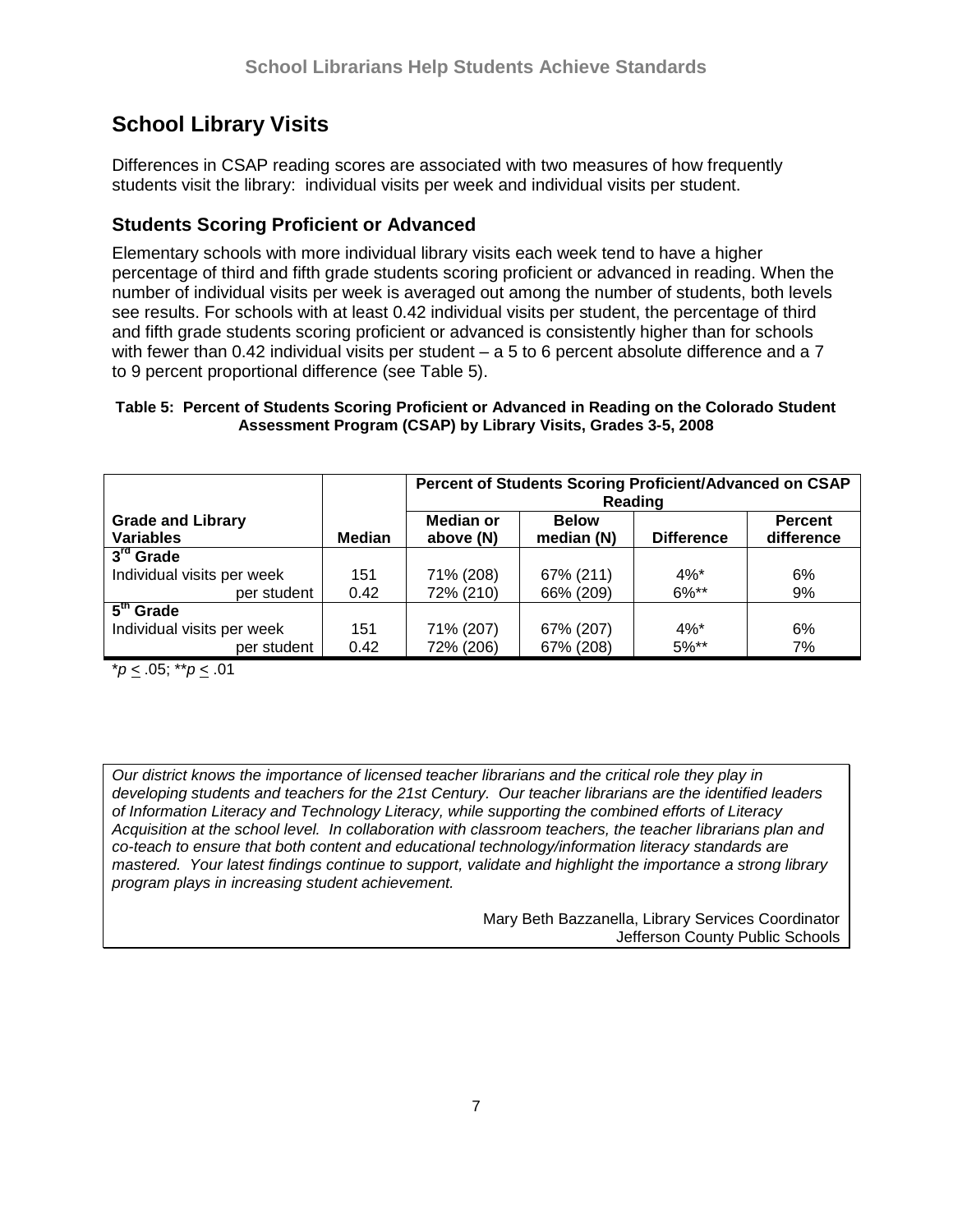## **Students Scoring Unsatisfactory**

Schools with more individual visits per student each week also tend to have a lower percentage of students scoring unsatisfactory in reading. Those schools with fewer than 0.42 individual visits per student have a higher percentage of students in third and fifth grades scoring unsatisfactory than those with at least 0.42 individual visits per student – a 2 to 4 percent absolute difference and a 30 to 40 percent proportional difference. A similar pattern can be seen in schools with fewer than 151 individual library visits per week. The percentage of third and fifth graders in those schools scoring unsatisfactory in reading is higher – 2 percent absolutely and 18 percent proportionally – than in those schools with at least 151 individual visits each week (see Table 6).

#### **Table 6: Percent of Students Scoring Unsatisfactory in Reading on the Colorado Student Assessment Program (CSAP) by Library Visits, Grades 3-5, 2008**

|                                  |               | Percent of Students Scoring Unsatisfactory on CSAP<br>Reading |              |                    |                |  |
|----------------------------------|---------------|---------------------------------------------------------------|--------------|--------------------|----------------|--|
| <b>Grade and Library</b>         |               | Median or                                                     | <b>Below</b> |                    | <b>Percent</b> |  |
| <b>Variables</b>                 | <b>Median</b> | above (N)                                                     | median (N)   | <b>Difference</b>  | difference     |  |
| 3 <sup>rd</sup> Grade            |               |                                                               |              |                    |                |  |
| Individual visits per week       | 151           | 11% (209)                                                     | 13% (211)    | $2\%$ <sup>*</sup> | 18%            |  |
| per student                      | 0.42          | 10% (211)                                                     | 13% (209)    | $3%^*$             | 30%            |  |
| $\overline{5}^{\text{th}}$ Grade |               |                                                               |              |                    |                |  |
| Individual visits per week       | 151           | 11% (208)                                                     | 13% (207)    | $2\%$ <sup>*</sup> | 18%            |  |
| per student                      | 0.42          | 10% (207)                                                     | 14% (208)    | 4%**               | 40%            |  |

\**p* < .05; \*\**p* < .01

## **Relative Impact and Relationship to the Achievement Gap**

Elementary schools with a higher number of individual library visits per week and per student have a higher percentage of students scoring proficient or advanced in reading and a lower percentage of students scoring unsatisfactory. Based on the proportional differences reported above, the evidence indicates that individual visits to the library have a positive impact on students, and that encouraging students to visit the library on their own and making time for this activity may help narrow the achievement gap.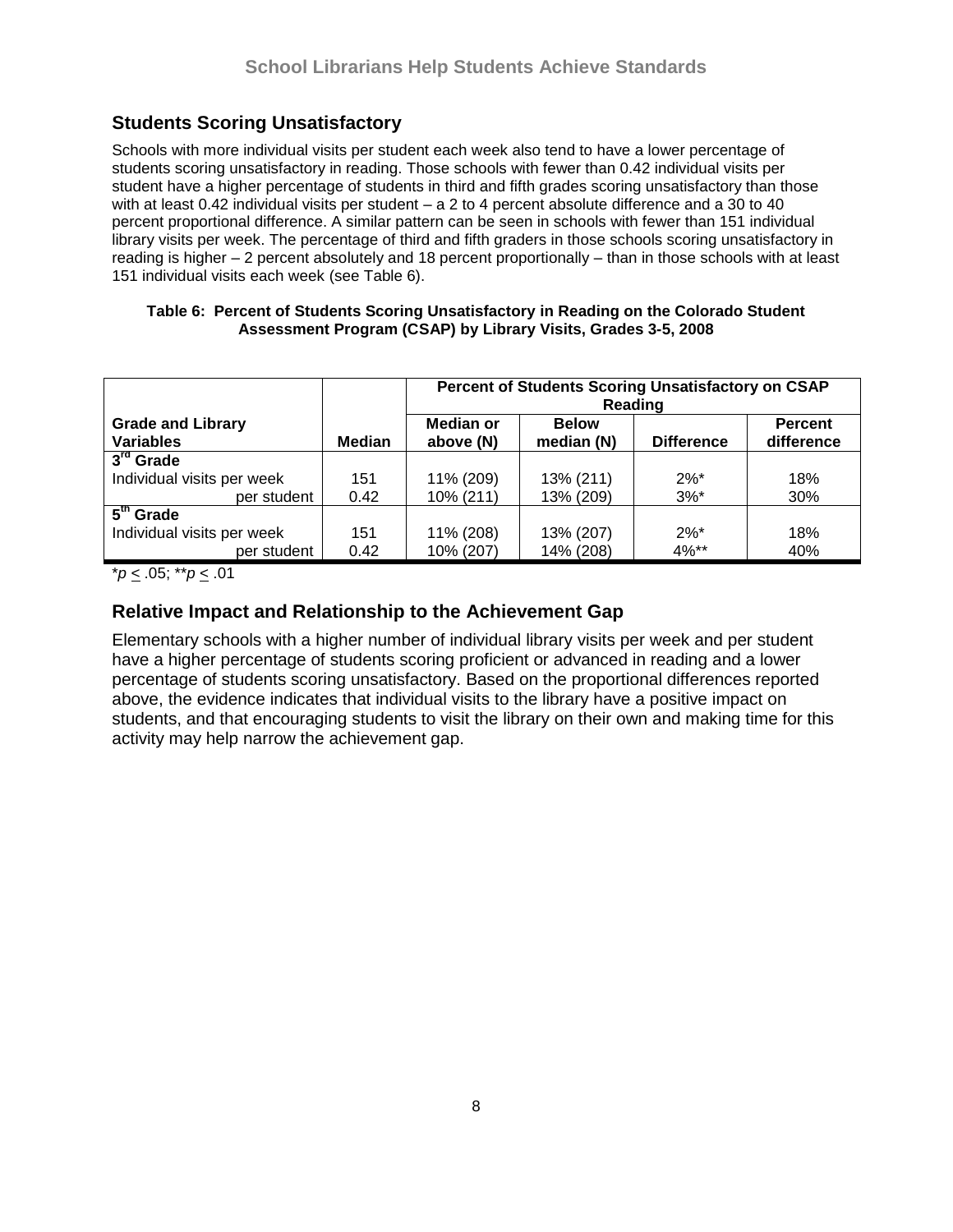# **School Library Collections**

Differences in CSAP reading scores are associated with the number of periodicals and videos in elementary school library collections.

## **Students Scoring Proficient or Advanced**

For each format, elementary schools with larger collections tend to have a higher percentage of students scoring proficient or advanced in reading. In those schools with at least 9 current periodical subscriptions, the percentage of third, fourth, and fifth grade students scoring proficient or advanced is consistently higher than for those schools with fewer than 9 periodical subscriptions – a 4 to 5 percent absolute difference and a 6 to 8 percent proportional difference. A similar, but even stronger pattern in scores can be seen in schools with at least 150 videos (VHS or DVD) in the library collection – a 7 to 8 percent absolute difference and an 11 to 12 percent proportional difference (see Table 7).

### **Table 7: Percent of Students Scoring Proficient or Advanced in Reading on the Colorado Student Assessment Program (CSAP) by Collection Size, Grades 3-5, 2008**

|                                              |               | Percent of Students Scoring Proficient or Advanced on CSAP<br>Reading |                            |                   |                              |  |
|----------------------------------------------|---------------|-----------------------------------------------------------------------|----------------------------|-------------------|------------------------------|--|
| <b>Grade and Library</b><br><b>Variables</b> | <b>Median</b> | <b>Median or</b><br>above (N)                                         | <b>Below median</b><br>(N) | <b>Difference</b> | <b>Percent</b><br>difference |  |
| $3rd$ Grade                                  |               |                                                                       |                            |                   |                              |  |
| Periodicals                                  | 9             | 71% (203)                                                             | 67% (194)                  | $4%$ *            | 6%                           |  |
| <b>Videos</b>                                | 150           | 72% (211)                                                             | 65% (175)                  | $7\%**$           | 11%                          |  |
| $4th$ Grade                                  |               |                                                                       |                            |                   |                              |  |
| Periodicals                                  | 9             | 67% (205)                                                             | 62% (193)                  | $5%^{**}$         | 8%                           |  |
| Videos                                       | 150           | 68% (211)                                                             | 61% (176)                  | $7\%**$           | 11%                          |  |
| $\overline{5}^{\text{th}}$ Grade             |               |                                                                       |                            |                   |                              |  |
| Periodicals                                  | 9             | 71% (202)                                                             | 67% (191)                  | $4\%$ *           | 6%                           |  |
| <b>Videos</b>                                | 150           | 73% (203)                                                             | 65% (180)                  | $8\%**$           | 12%                          |  |

\**p* < .05; \*\**p* < .01

## **Students scoring unsatisfactory**

Elementary schools with more periodicals and videos in the library also tend to have lower percentages of students scoring unsatisfactory in reading. Schools with fewer than 150 videos have higher percentages of students in grades three to five scoring unsatisfactory than those with 150 or more – a 4 percent absolute difference and a 40 to 44 percent proportional difference. Again, a similar pattern is evident in elementary schools with fewer than 9 current periodical subscriptions (see Table 8).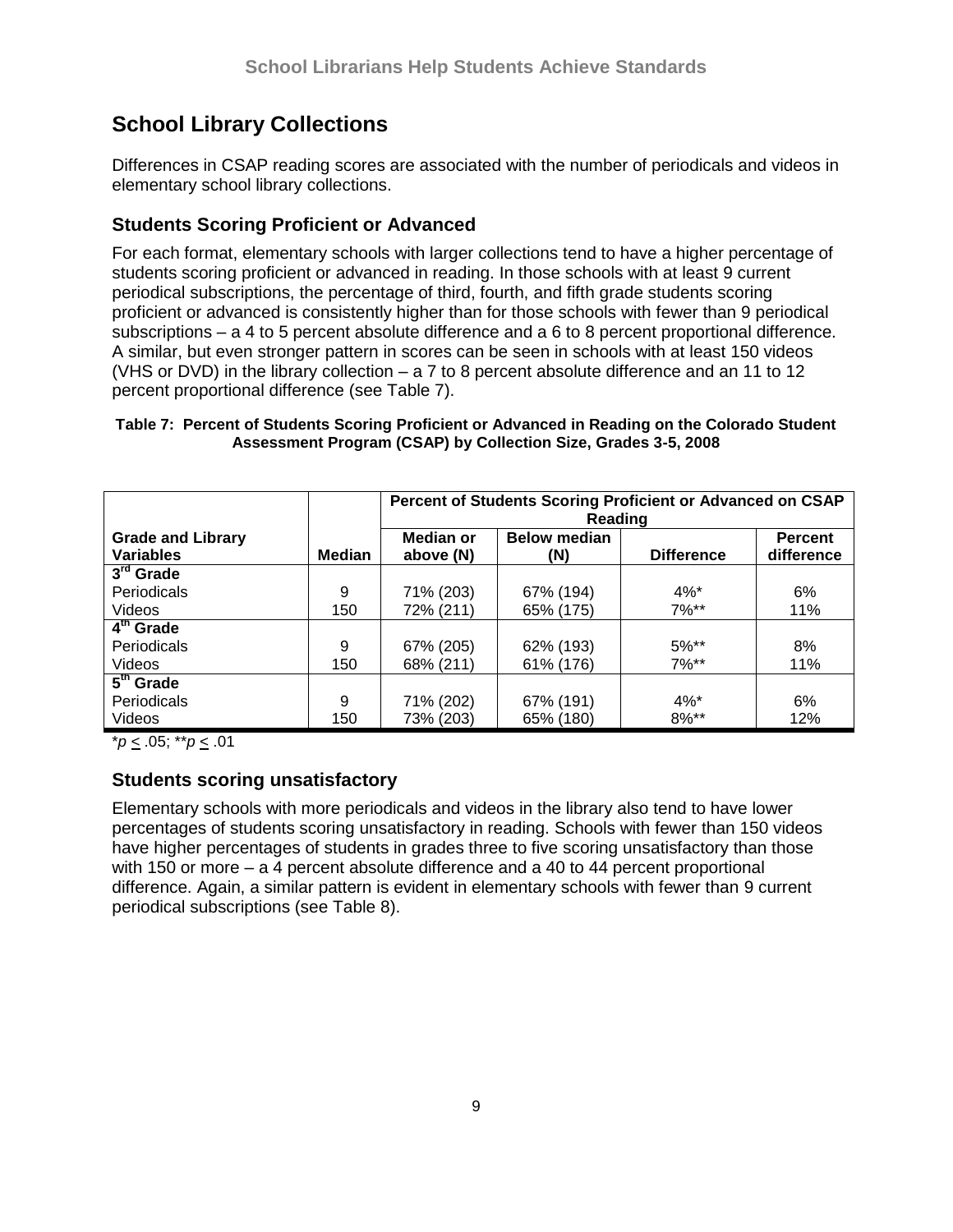|                                              |        | Percent of Students Scoring Unsatisfactory on CSAP<br>Reading |                            |                    |                              |  |
|----------------------------------------------|--------|---------------------------------------------------------------|----------------------------|--------------------|------------------------------|--|
| <b>Grade and Library</b><br><b>Variables</b> | Median | <b>Median or</b><br>above (N)                                 | <b>Below median</b><br>(N) | <b>Difference</b>  | <b>Percent</b><br>difference |  |
| $3rd$ Grade                                  |        |                                                               |                            |                    |                              |  |
| Periodicals                                  | 9      | 10% (204)                                                     | 13% (194)                  | $3%^*$             | 30%                          |  |
| Videos                                       | 150    | 10% (211)                                                     | 14% (176)                  | $4\%**$            | 40%                          |  |
| 4 <sup>th</sup> Grade                        |        |                                                               |                            |                    |                              |  |
| Periodicals                                  | 9      | 10% (206)                                                     | 12% (193)                  | $2\%$ <sup>*</sup> | 20%                          |  |
| Videos                                       | 150    | 9% (211)                                                      | 13% (177)                  | $4\%**$            | 44%                          |  |
| $\overline{5}^{\text{th}}$ Grade             |        |                                                               |                            |                    |                              |  |
| Periodicals                                  | 9      | 11% (203)                                                     | 13% (191)                  | $2\%^*$            | 18%                          |  |
| Videos                                       | 150    | 10% (203)                                                     | 14% (181)                  | 4%**               | 40%                          |  |

#### **Table 8: Percent of Students Scoring Unsatisfactory in Reading on the Colorado Student Assessment Program (CSAP) by Collection Size, Grades 3-5, 2008**

\**p* < .05; \*\**p* < .01

## **Relative impact and relationship to the achievement gap**

Elementary schools with more periodicals and videos have a significantly higher percentage of students scoring proficient or advanced in reading and a significantly lower percentage of students scoring unsatisfactory. Based on the proportional differences discussed above, the evidence indicates that the numbers of periodicals and videos in the library can have a positive impact on students' literacy skills. The fact that proportional differences associated with unsatisfactory scores are so dramatic suggests that strong periodical and video collections are especially beneficial for the neediest students.

*This study provides evidence that a strong school library program led by a certified and endorsed school librarian can reduce the achievement gap and address the needs of struggling students. This is exciting news for schools that are trying to identify strategies that work! To achieve equity in education, this study suggests to me that schools without certified and endorsed school librarians should get one, and provide the necessary funding and opportunities for student access to library staff and resources. In my school district, it is evident why this works. When school librarians collaboratively plan and co-teach with classroom teachers, teachers have said about this experience, "students were excited and engaged," "all students were successful," and "for my struggling students, this allowed them to do a large project along with the rest of the class and still work at their own level." Collaborating with the school librarian helps create powerful learning opportunities for kids!*

> Nancy White, 21st Century Learning & Innovation Specialist Academy School District 20